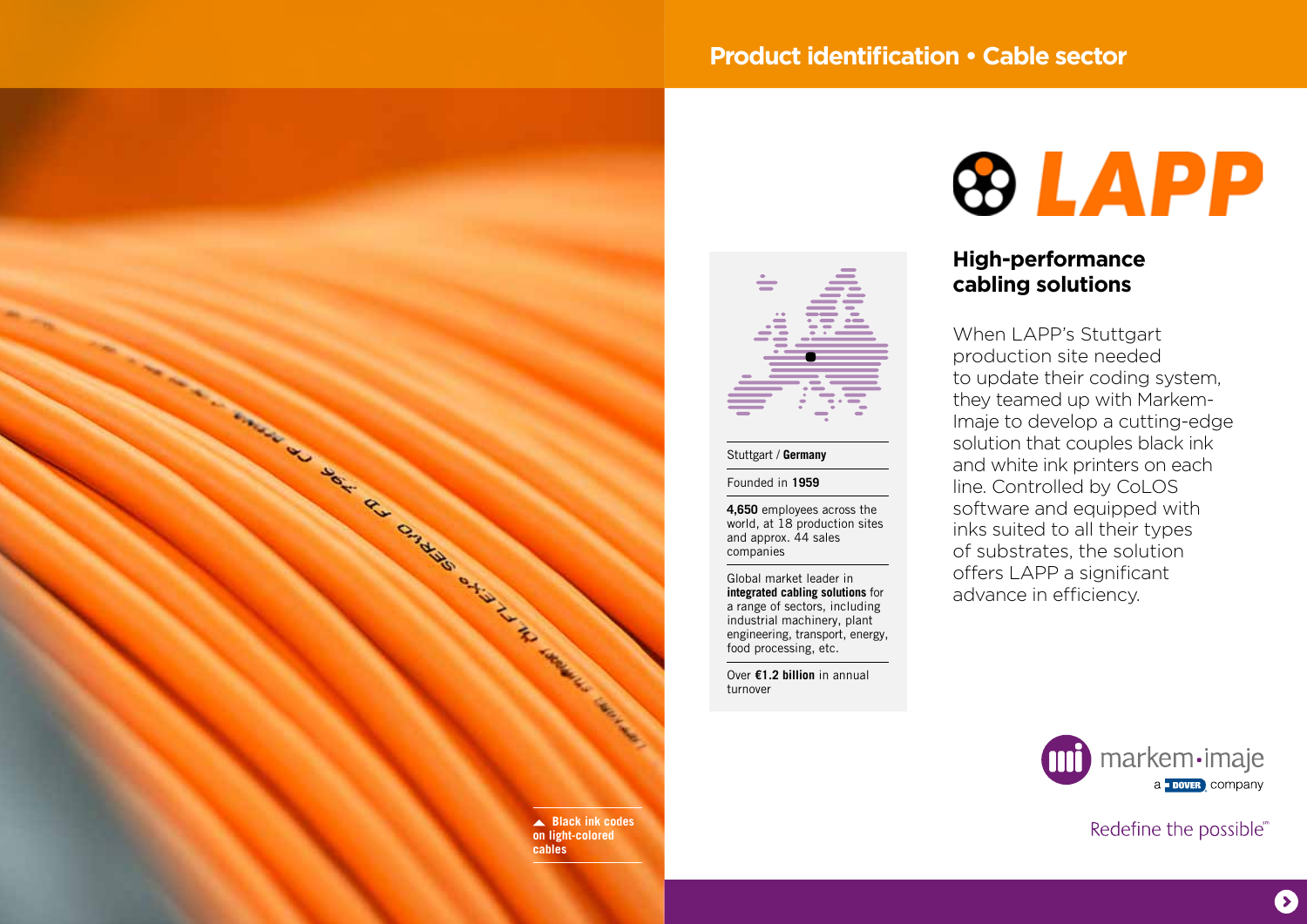# **LAPP:**  Connecting the world



"We challenged Markem-Imaje to help us develop this project, which is pioneering in the cable industry. I've never seen a printing solution this advanced in any other plant."

 **Michael Zahl,**  Operation Manager (LAPP, Stuttgart)



In West Germany during the 50s, industry was booming. But in factories, workers still had to manually insert single cores into outer sheaths when cabling machinery, a complex and time-consuming process. In 1957, Oskar Lapp found a better idea and developed the first flexible, oil-resistant, industrially manufactured control cable with different colour coding. ÖLFLEX®, the first protected trademark in the industry, was born. LAPP has

remained a family business since it was founded in 1959. Today, the company is a leading supplier of integrated solutions and branded products in the field of cable and connection technology. The company also specialises in customised cables: it recently produced 3 km of extremely robust power and data transmission cables for a network of seismometers on a volcano in Iceland. "In cable production, coding is one of the biggest challenges," says

Michael Zahl, Operation Manager. "Each different cable has specific marking requirements – the brand name, where it was produced, temperature, wattage, compliance information for each market – there is a huge variety of possible combinations. This information has to be accurate and readable: if it's not, we have to stop the line; or worse, scrap cables that have been poorly printed."